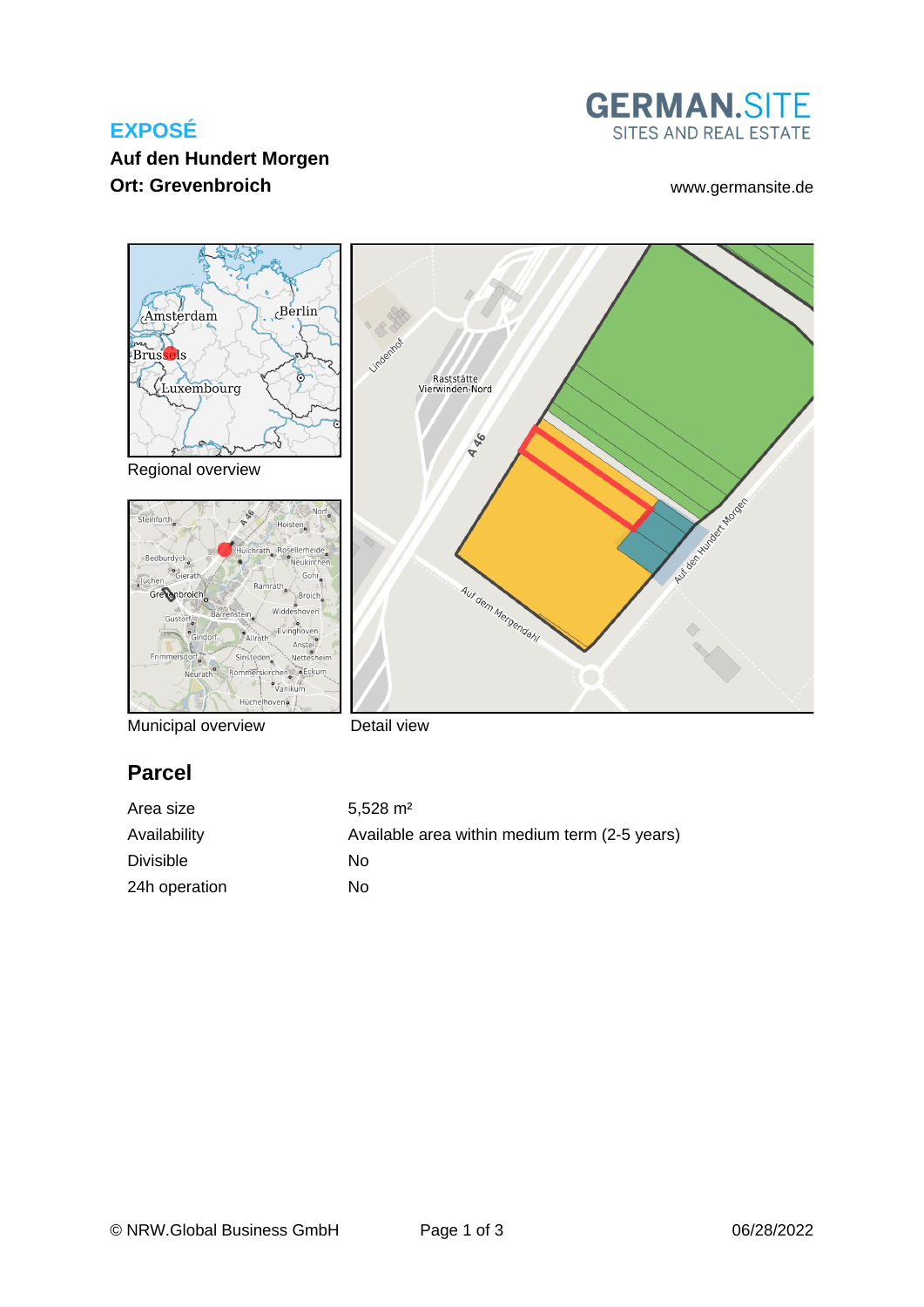# **EXPOSÉ**



## **Auf den Hundert Morgen Ort: Grevenbroich** [www.germansite.de](http://www.germansite.de)

### **Details on commercial zone**

Business park Auf den Hundert Morgen Attractive residential and working location, conveniently situated near the A 46 freeway: Accompanied by an avenue of trees, a 'good address' for services and trade, perhaps also for your company, is being created in an appealing environment! With building land available at short notice up to area resources that can be planned for the long term, these commercial sites with flexible plot sizes are the future location for the settlement of a wide variety of industries.

Industrial tax multiplier 450.00 % Area type GE

## **Links**

<https://rkn.blis-online.eu>



Gewerbe 007\_beb.gif Gewerbe 018.jpg





Luftbild Kapellen.jpg